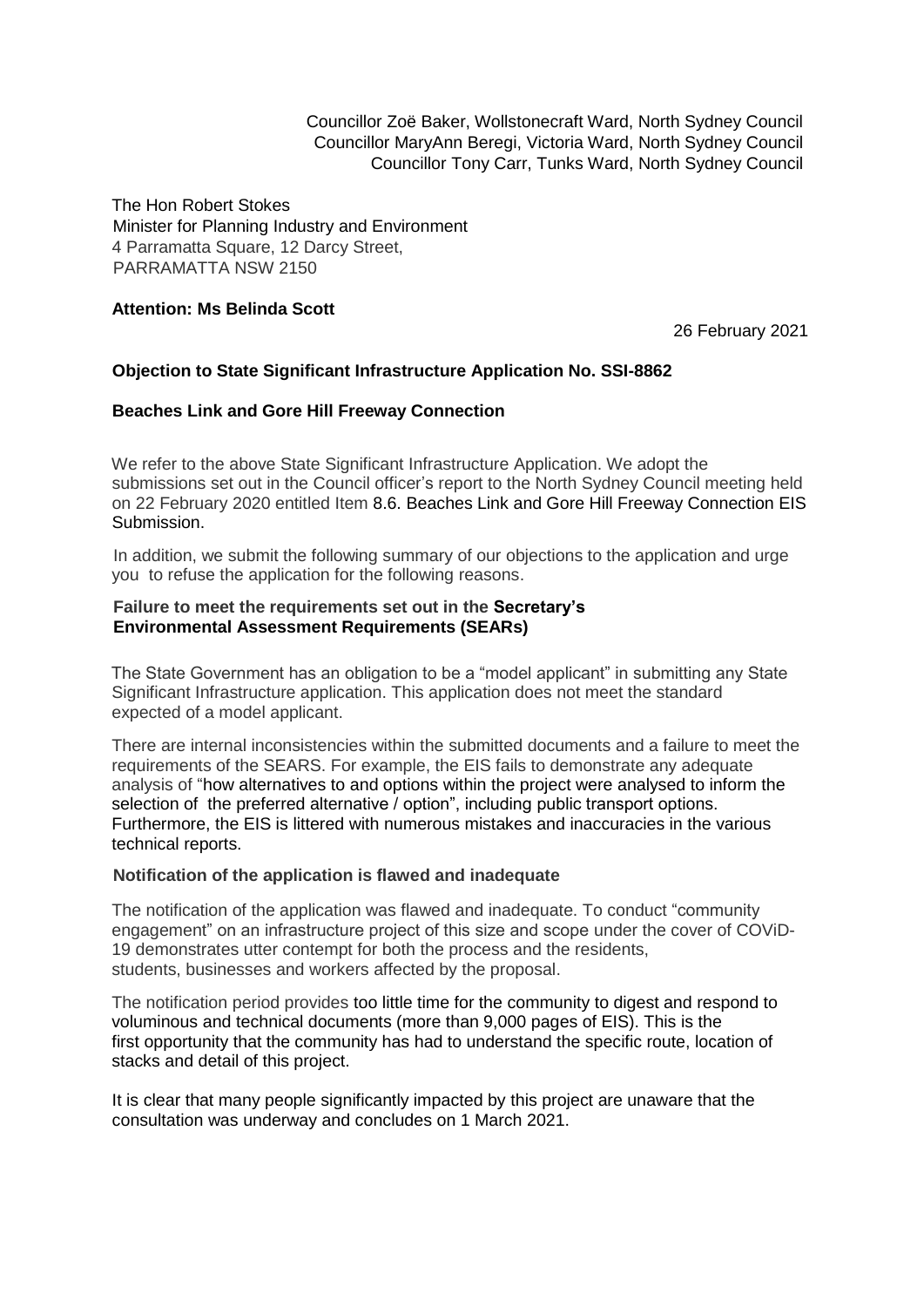We, therefore, urge you to significantly extend the notification and community consultation of this application until the State of Emergency and COVID-19 pandemic has been lifted so that you may complete a rigorous and inclusive community consultation.

#### **No travel time benefits – questionable evidence provided**

The stated "benefits" are unsupported and have no basis in fact.

For example, he EIS claims that there will be a time saving of 56 minutes from Dee Why to Sydney Kingsford Smith Airport. However, Google Maps currently cites the trip as between 47 minutes and 1 hour 15minutes. To suggest that it would be possible to travel from Dee Why to the Airport (30km) in 19 minutes is absurd.

There are many other such examples throughout the EIS.

#### **Devastating environmental and social impacts of the application on the whole of the North Sydney Local Government Area**

## **Loss of public open (green) space**

There is an existing lack of adequate public open space in the North Sydney local government area. The proposal will have a devastating impact on existing public open space (particularly green space) in North Sydney. There will be a permanent loss of 28,896m<sup>2</sup> of land in Cammeray Park and the removal of Council's stormwater harvesting facility.

There is absolutely no need for the proposed WHT/Beaches Link/Gore Hill Freeway Connection Motorway Facilities Buildings to be located on the surface. The proposed location of these facilities will have significant adverse visual impacts and will result in the permanent loss of precious, highly valued public green space.

The proposal will have devastating impacts on public open space, particularly vital urban bushland, in Flat Rock Creek, Middle Harbour, Seaforth and Balgowlah.

The significant permanent loss of public open (green) space in the North Sydney local government area and throughout the tunnel corridor warrants refusal of this application.

## **Air quality**

Existing air quality in the North Sydney Local Government Area is poor – the community health impacts due to the proximity of a highly dense and sensitive population to the existing Warringah Expressway will be adversely and significantly exacerbated if the project proceeds.

The location of unfiltered ventilation stacks close to pre-schools, primary and secondary schools and hospitals cannot be supported and are grounds for refusal.

## **Traffic impacts**

The project fails to provide a sustainable response to metropolitan congestion. The provision of such a tunnel is counter to all reasonable and sustainable transport and traffic planning evidence and principles. The project will result in significant adverse impacts including, but not limited to, significant net additional traffic on Berry Street, Miller Street, Falcon Street and Pacific Highway (south of Falcon Street) as well as significant reductions in levels of service.

The occupation of construction site BL1 (the Cammeray Golf Course construction site) will be extended by 2 years to 7 years in total as a direct result of the BL&GHF projects.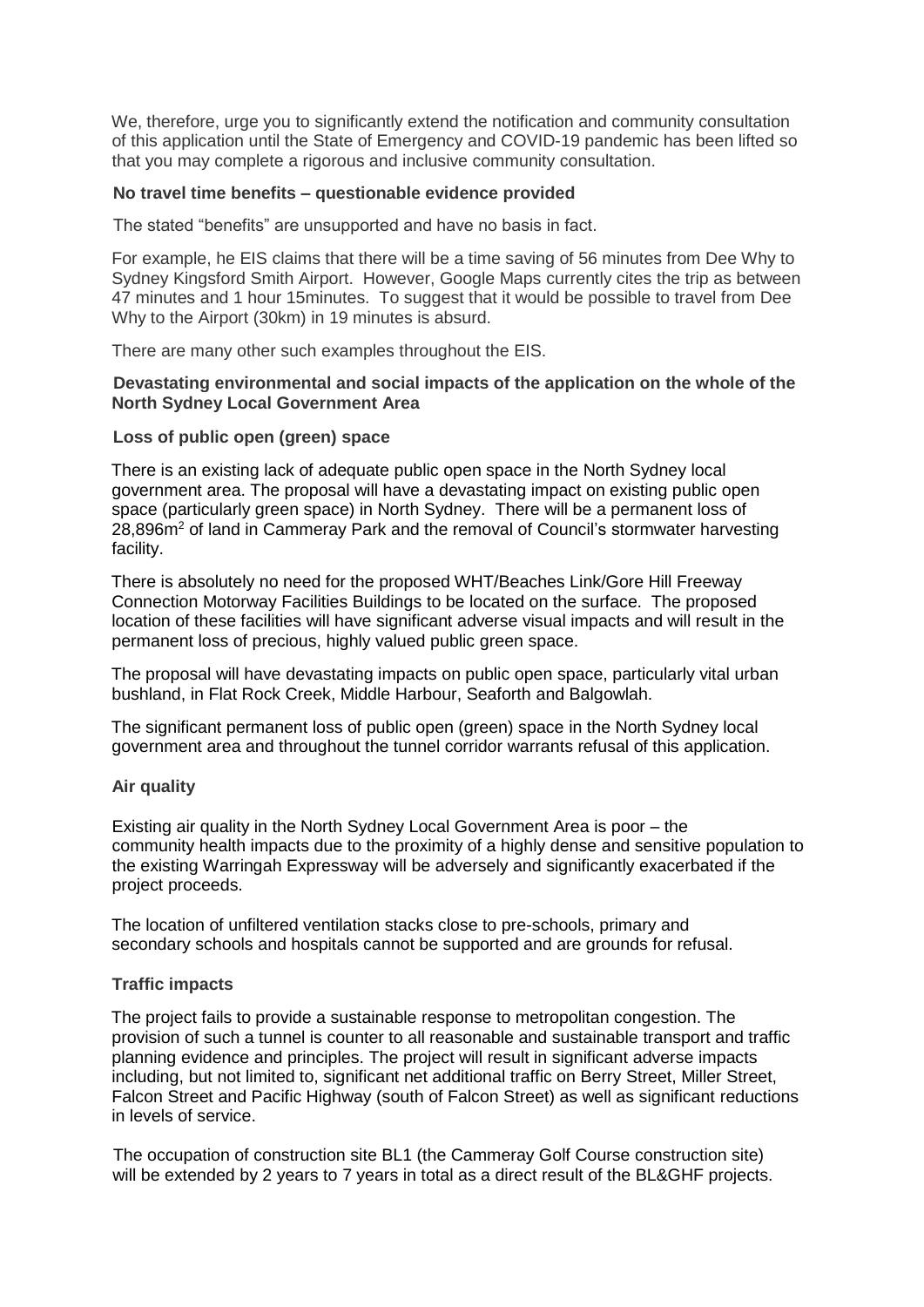This will cause significant flow-on impacts on other arterial and local roads in the North Sydney local government area.

The proposal as shown in the EIS (i.e. four traffic lanes - Berry Street) will directly and indirectly impact upon numerous adopted and draft State and Local Government strategic projects and initiatives. The proposal will cut a swathe through the North Sydney CBD public domain initiatives without delivering any real benefits to ameliorate or ease traffic congestion within the region.

### **Environmental impacts**

The proposed submerged tunnel construction method across Middle Harbour requires significant dredging and sediment disturbance of the harbour floor

The environmental impacts associated with dredging and cofferdam construction in the harbour are significant, unnecessary and will result in adverse and permanent impacts on water quality, marine biodiversity, foraging habitat as well as known roosting sites of threatened species.

As the project facilitates private vehicle travel and will result in induced demand, there will be consequential environmental impacts from increased traffic movements along the tunnel corridor.

In short, the proposal will have devastating adverse impacts on the environment including, but not limited to:

- disturbance to the Sydney Harbour floor and consequential impacts on maritime ecology and heritage;
- water quality in Middle Harbour and throughout the entire catchment along the tunnel corridor, marine biodiversity, foraging habitat as well as known roosting sites of threatened species;
- loss of Council's stormwater harvesting and filtration facility in Cammeray Park; ∙ on-going impacts of "induced demand" as motorists take advantage of increased capacity and the congestion problems, over time, continue to be replicated on an increasing scale leading to an increase in greenhouse gas emissions and particulate matter.

#### **Heritage**

The proposal should be refused as a result of the unacceptable and significant impacts upon, numerous Heritage items of State and Local Significance including items of maritime and convict heritage. Further, the proposal will have a devastating impact on a number of items of Aboriginal heritage and numerous other remnant evidence of first inhabitants.

The EIS acknowledges these impacts on Aboriginal heritage and heritage items and proposes inadequate management strategies that cannot be relied upon to protect and preserve heritage along the tunnel corridor.

### **Visual bulk and scale**

The proposal will result in unacceptable adverse impacts on visual amenity including the provision of large, ugly acoustic screens along the route and the impacts of the buildings to house the on-going operations of the tunnels.